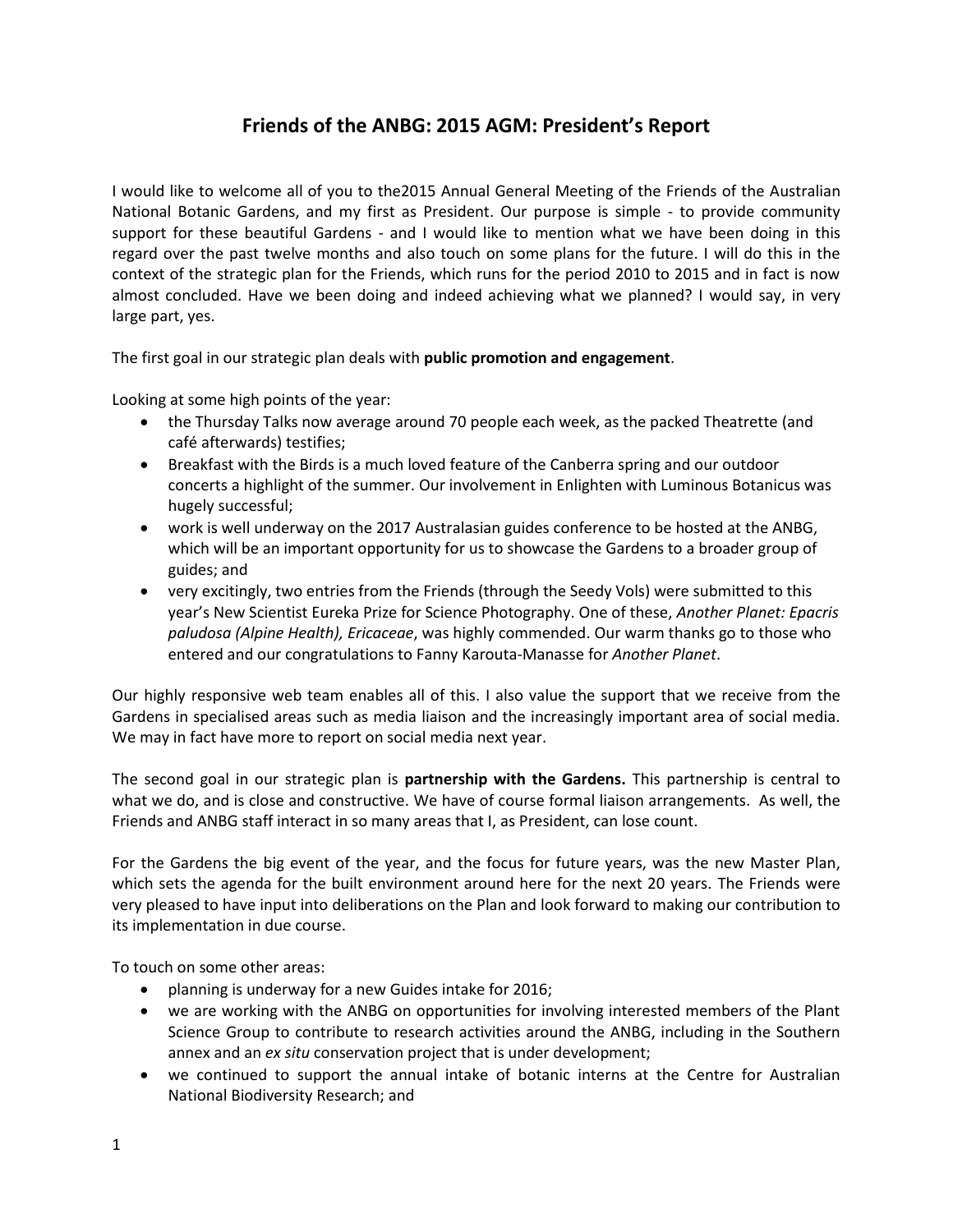we value the relationship that we have developed with Sally Barnes. Sally took over as Director of National Parks in early 2014. She has a large and distributed portfolio but knows the Gardens and the Friends well. Sally has addressed the Friends in a Thursday Talk and will talk to us today about the new Master Plan.

Another Goal is to **raise funds** to manage the Friends organization and support the development of the Gardens as the national showcase of Australia's plant diversity

As you know, we engage in many activities, large and small, to fundraise to support the Gardens. We also spend a small amount of money on some administrative support for the Friends, such as a new computer for the Friends Office this year.

The Treasurer will mention many of the ways in which we raised money during the year in her report. I would like to mention some exciting progress in raising corporate sponsorship to support our and the Gardens' activities. This was a joint effort involving the Friends and the Gardens for the 2015 summer concerts. Last year the budget for eight summer concerts ran at about \$32,000. Although a highly popular feature of the summer in Canberra, indeed one of the 100 Best Things to Like About Canberra in a 2013 survey, attendances at these are very weather-dependent. For January 2015 we were delighted to attract two sponsors, Goodwin as the Major Sponsor, and ACTEW Water, now re-badged as Icon Water, as a Supporting Sponsor.

Peter Byron the General Manager and I handled this last year. We are delighted now to receive some professional help - the Gardens appointed a new Partnership Development Manager earlier this year to work on sponsorship - and we will see the benefits of this with the 2016 concerts.

It's important of course to put the money we raise to good use supporting the Gardens. This year we have supported:

- publication of the alpine report distributed at last year's AGM;
- rainforest gully lighting;
- the gift of two artworks to the Gardens from this year's botanical art exhibition;
- a plant collection trip for the rain forest gully;
- the Asteraceae garden;
- a feasibility study for the construction of a treehouse/gazebo in the Melaleuca Swamp that I shall discuss later in this report;
- refurbishment of the Growing Friends area; and
- the purchase of books for the library.

I should also mention that the Friends Public Fund has supported equipment purchases by the Seed Bank this year.

Finally we aim to create a strong identity of being **lively, stimulating, rewarding and dedicated Friends of the ANBG.**

One of the things that we need to do for the health of the organization is retain our existing Friends and attract new ones. Late in our membership year I am very pleased to report that our numbers now stand at 2,138 individual members, comprising 1,572 memberships, a solid increase over last year's 1,536.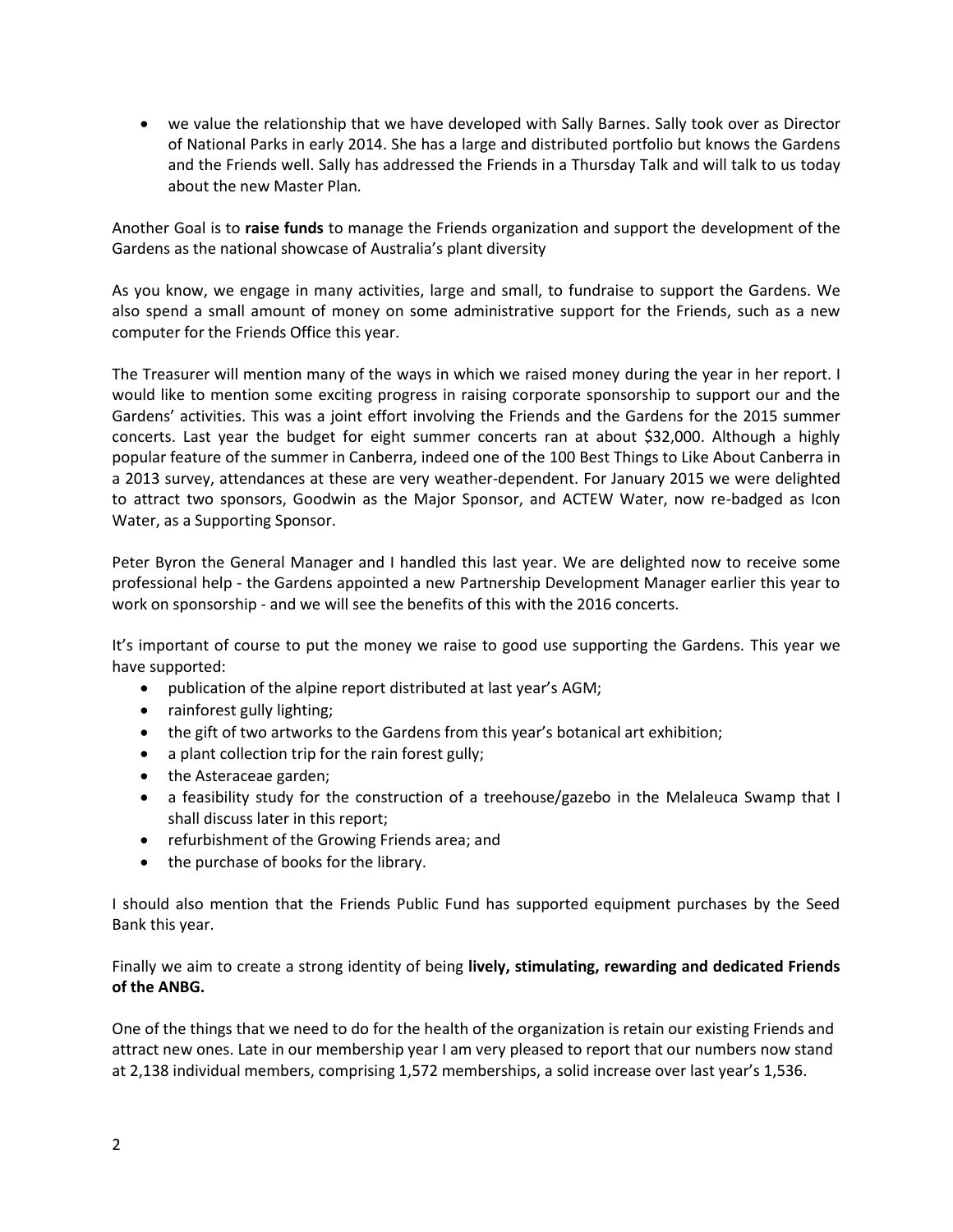Our membership team advises that our attrition rate has been consistent for some years at 17%. On discussing it with a contact with much experience of Friends organisations in Australia and elsewhere, l am told that this is a very good rate. With so many competing attractions in Canberra and around the region, I am very grateful for the continuing commitment of our members. Our Membership Team has been central to our successful engagement with our members and I would like to thank them for their hard work.

We do of course offer a range of services that enable our members to engage with the Gardens. There are many ways old and new:

- Fronds and the regular broadcast emails keep you in touch, as does the website;
- we have membership discounts with Floresco, the Botanical Bookshop and now the Jindii Eco Spa;
- the various special interest groups provide many opportunities to the Friends;
- we have been able to negotiate special parking arrangements for Friends who volunteer;
- we have celebrated our  $25<sup>th</sup>$  birthday this year in some style, enjoying a special twilight dinner in February, while last week we had a special birthday event, with a second and very successful visit from our Patron; and
- I should not neglect the interests of those Friends who simply enjoy the opportunity to relax in and enjoy this very special place.

### **How we manage ourselves**

One of the things that we have been busy with in recent years is improving how we manage ourselves. This involves good corporate governance, which may be described as the rules, processes, or laws by which organisations such as ours are operated, regulated, and controlled.

At this meeting you will be asked to consider the proposed new Constitution of the Friends. Transparency and accountability are important and we have also been hard at work documenting the way in which the Friends operate, at a level below the Constitution, by developing policies and procedures that capture this. We have also established a new financial management team to share the duties previously undertaken by the Treasurer.

I should add that we had a high turnover in Council last year. As a result, an important priority for us after the last AGM was ensuring that the many new Council members understood the Friends, the relationship with the Gardens, and their roles and responsibilities within that. I would like to thank my Vice-President, Jan Finley, in particular for her considerable efforts in this regard.

## **Looking ahead**

## *Review of Strategic Plan*

We will shortly start thinking about our priorities for the next five years in a review of our strategic plan. *Treehouse gazebo project*

One early priority for us is likely to be a project for a treehouse gazebo in the Melaleuca Swamp. Following discussion with the ANBG, in August 2014 the Friends agreed to fund a feasibility study into a site-specific commission by an artist or designer under the ANBG Public Art Policy and Master Plan, developed by consultant Pamille Berg AO.

In essence, the feasibility study recommended commissioning an artist or designer/maker to create a unique, magical, whimsical site-specific 'gazebo among the trees' which would be elevated within the